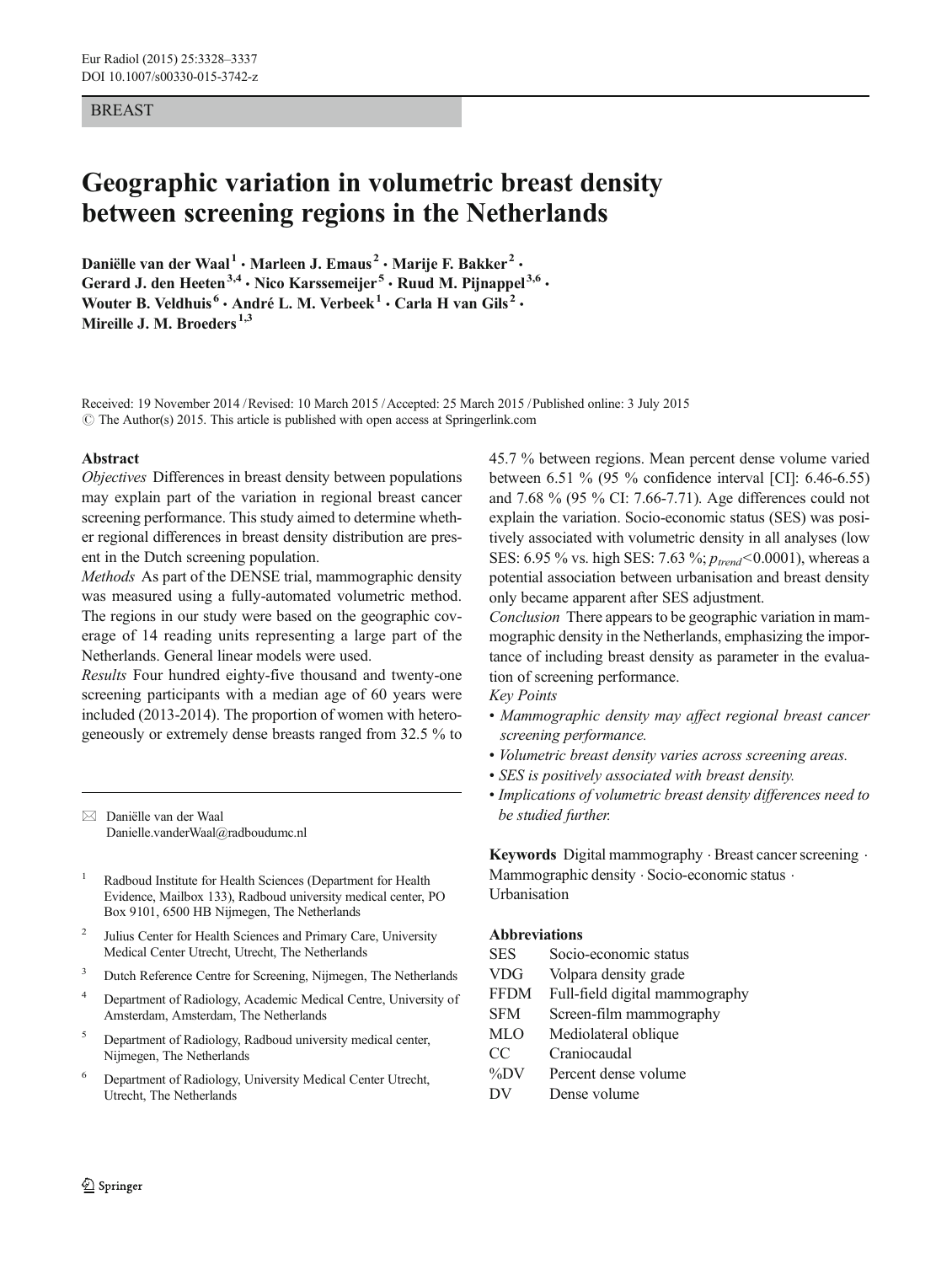#### Introduction

Mammographic interpretations are influenced by the distribution of fibroglandular and adipose tissue in the breast. More fibroglandular tissue, i.e., a higher mammographic density, is associated with both an increased breast cancer risk and a decreased sensitivity of mammography [\[1](#page-8-0)–[3\]](#page-8-0). Due to the radiation attenuation characteristics of this tissue, tumour masses could be masked on a mammogram [\[1](#page-8-0)]. This results in a greater risk of breast carcinomas remaining undetected.

Since breast density will affect breast cancer screening performance, it is important to be aware of differences in mammographic density distribution between the coverage areas of screening radiology groups. Previous screening evaluation studies revealed differences in breast cancer detection rates across the Netherlands [[4,](#page-8-0) [5](#page-8-0)]. The extent to which variation in breast density has contributed to these differences has not yet been determined. The average radiologist reads 13,000 mammograms per year, but breast density is not taken into account in the evaluation of this high-volume reading. Objective density measurements are needed for a definitive answer on the magnitude of the geographic differences and the resulting effect on screening performance. Furthermore, the geographic distribution of breast density may provide more insight into differential breast cancer risk.

The Dutch breast cancer-screening programme started in 1989. Until now, geographic comparisons of mammographic density were not possible due to the lack of structural breast density assessments. As part of the DENSE trial, the volumetric breast density distribution could be determined using unprocessed mammogram data collected from screening units throughout the country [\[6](#page-8-0)]. Although this is, to our knowledge, the first study to address the geographic variation in volumetric breast density within a national screening programme, a few studies have reported on the association of geographic (e.g., urbanisation level) and demographic (e.g., socio-economic status [SES]) characteristics with breast density [\[7](#page-8-0)–[11\]](#page-9-0). These factors may help clarify differences between screening areas, but the previous results have been somewhat inconsistent. A positive association of breast density with SES [[7,](#page-8-0) [9,](#page-8-0) [11\]](#page-9-0) and urbanisation [[8,](#page-8-0) [10\]](#page-9-0) has been suggested, although disagreement exists on the strength of the associations.

With this study, we want to contribute to the discussion on measuring breast density in national screening programmes. Breast density should only be included as a parameter in a screening evaluation if there is evidence of geographic differences in breast density. The aim of this study was, therefore, to determine whether regional differences in volumetric breast density are present in the Netherlands. In addition, we studied the association of breast density with SES and urbanisation.

#### **Methods**

#### Study population and data collection

Women aged 50-75 years are invited biennially for breast cancer screening in the Netherlands. They receive their first invitation in the year they turn 50 or 51 years old. This programme has a full national coverage, with relatively high attendance (79.6 % in 2012) compared to other European programmes [\[5](#page-8-0), [12\]](#page-9-0). Phased installation of density software on servers in screening units of the Dutch programme started in January 2013. Examinations performed at these units between implementation and February 2014 were included in our study. In the Netherlands, screening examinations are read by different radiology groups (hereinafter referred to as reading units) across the country. Mammographic data are centrally stored in a national database and, depending on the screening unit location  $(n_{total} = 77; 57 \text{ mobile}, 22 \text{ fixed})$ , distributed to specific reading units. The 14 reading units in our study (out of 16 nationwide), therefore, all have different coverage areas, with minimal overlap. Together, they cover a substantial part of the most densely populated areas of the Netherlands, with four out of five screening regions participating in this study. To improve readability of the results, the reading units were numbered, but this does not match the previously used coding in the literature [[4](#page-8-0), [5\]](#page-8-0). The name of each reading unit (based on its location) is described below Table [3,](#page-4-0) with the corresponding Dutch provinces they (partly) cover in brackets.

As part of the DENSE trial, breast density profiles of participants at enrolled screening units were estimated using unprocessed digital mammogram data. The DENSE trial (NCT01315015) has been described elsewhere [\[6](#page-8-0)]. In short, DENSE investigates the (cost-) effectiveness of screening with mammography and MRI, compared to mammography alone in Dutch breast cancer screening participants with extremely dense breasts (BI-RADS density 4/d).

Data on age at screening and four-digit postal codes were obtained for all those being screened. Screening participants are informed about the potential use of screening data in research aimed to improve the programme. Based on Dutch law, medical ethics approval was not needed because anonymized data were used for this study.

## SES and urbanisation

The Netherlands Institute for Social Research (Sociaal en Cultureel Planbureau; SCP) has provided a measure of SES, which combines educational level, income, and labour market position [[13](#page-9-0)]. The SCP collected information on SES by interviewing one person in every six-digit postal code area between 2006 and 2010. This information was then combined to give one score for every four-digit postal code area. The scores were linked to the postal codes in our dataset.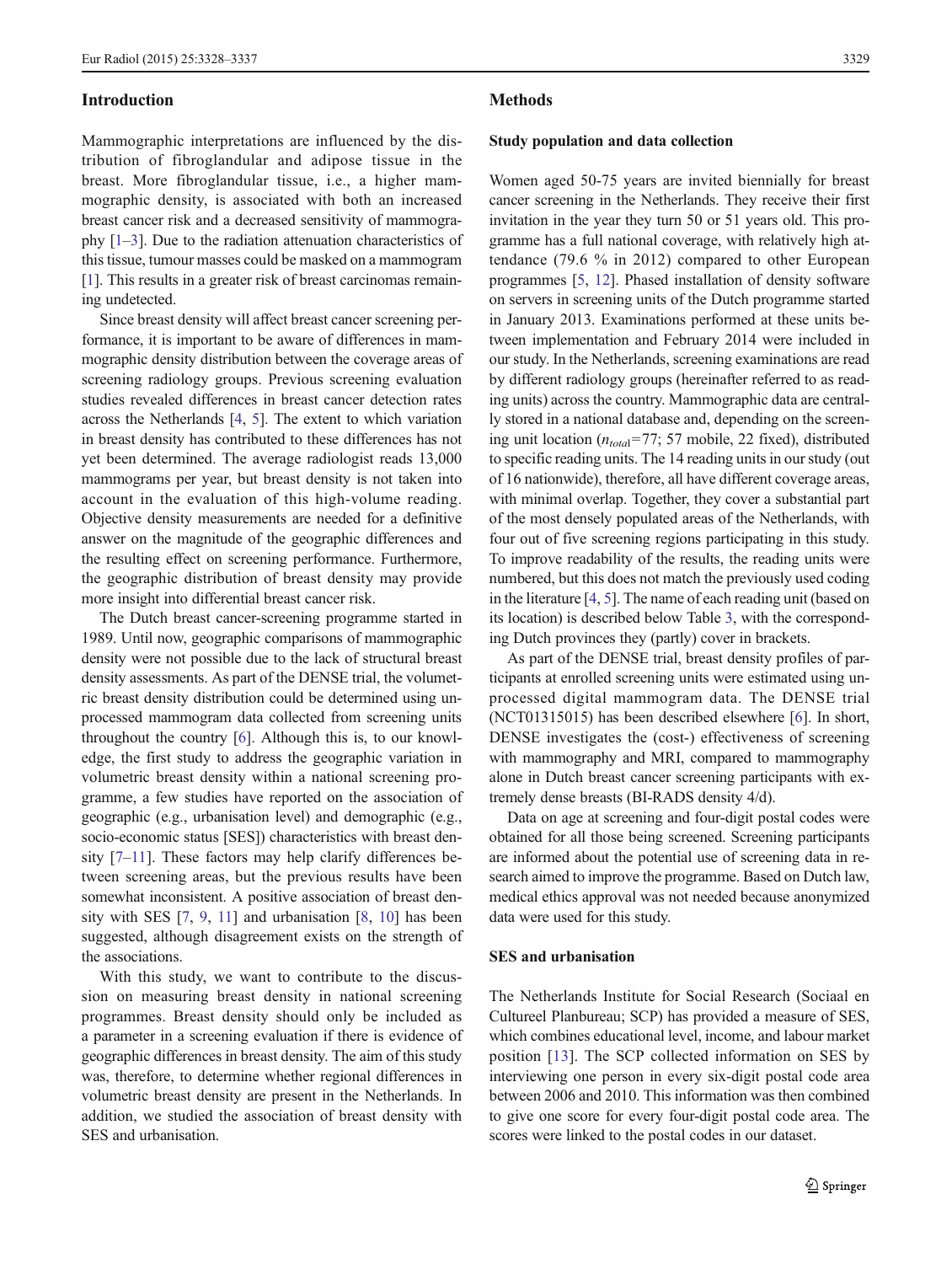Degree of urbanisation is based on the number of addresses per square kilometre. Statistics Netherlands has published a five-level categorical scale, with less than 500 addresses at the lowest and more than 2500 addresses at the highest urbanisation level [\[14,](#page-9-0) [15](#page-9-0)]. The urbanisation degree can be retrieved for each neighbourhood in the Netherlands. The postal codes of these neighbourhoods were matched to the postal codes of the participants.

#### Mammographic density

Since the nationwide implementation of full-field digital mammography (FFDM) was completed in 2010, all screening examinations in our study were performed digitally using Selenia systems (Hologic, Bedford, USA). Breast density was determined using Volpara Imaging Software (version 1.5) (Mātakina, Wellington, New Zealand). This FDA-approved software calculates total breast volume (in cm<sup>3</sup>), fibroglandular tissue volume (dense volume [DV]; in cm<sup>3</sup>), fat tissue volume (non-dense volume; in  $cm<sup>3</sup>$ ), and percentage fibroglandular tissue (percent dense volume [%DV]) based on the measured Xray attenuation per pixel [[16,](#page-9-0) [17\]](#page-9-0). Volpara has developed a categorical scale as an approximation of the BI-RADS density scale: the Volpara Density Grade (VDG). The %DV is divided into four categories on the VDG-scale (with in brackets the corresponding BI-RADS density): VDG1=<4.5 % (almost entirely fatty), VDG2=4.5-7.5 % (scattered areas of density), VDG3=7.5-15.5 % (heterogeneously dense), and VDG4=> 15.5 % (extremely dense) [\[18,](#page-9-0) [19\]](#page-9-0). The VDG is based on the mean %DV of all views.

The Volpara software version used in the DENSE trial only gives an estimate when both the mediolateral oblique (MLO) and craniocaudal (CC) view are available. The resulting estimate is the average of both. Since a recent policy change (decision made in 2013, officially implemented in 2014), two-view mammography is standard and both views are available for all examinations in the current programme [[20](#page-9-0)]. Directly prior to the policy change, two-view mammography was already widely applied, including in women participating for the first time. Both views were obtained in 99 % of the examinations in the regions included in our study.

In addition, since the difference in density between the left and right view is known to be small, the average of these estimates was used [\[21\]](#page-9-0). In this study, the Pearson correlation coefficient for the left and the right view was 0.95, 0.91, 0.98, and 0.98 for %DV, DV, non-dense volume, and total breast volume, respectively.

#### Statistical analyses

A natural logarithmic transformation  $[\ln(x+1)]$  was applied to %DV and DV. General linear models were used to calculate geometric means and corresponding 95 % confidence intervals (CI) of %DV and DV per reading unit. Furthermore, means of the density measures were calculated for every SES quartile and every urbanisation level. Linear trends were studied with polynomial contrasts. Log-binomial regression was used to study the effect of SES and urbanisation on the VDG. For this analysis, the VDG was dichotomized into VDG1+2 and VDG3+4.

In addition to our main analyses, we performed secondary analyses with two important confounders to provide some insight into the causal association between geographic area and breast density. The first potential confounder included in our models was age at screening. Although the invitation age range is the same in all regions, the age distribution may have varied. Furthermore, dense volume was adjusted for total breast volume. Total breast volume can be seen as a proxy for body-mass index (BMI).

All values were transformed back to the original scale in the tables for ease of interpretation. The statistical tests were two-sided, with a significance level of 0.05. All analyses were performed using SAS software (version 9.2, SAS Institute).

## **Results**

A total of 485,021 screening participants were included in our analyses (Table 1). The median age at screening was 60 years (IQR 54-66 years). All density measures are shown in Table [2.](#page-3-0)

**Table 1** Baseline characteristics of the study population  $(n=485,021)$ 

| Variables                               |                |
|-----------------------------------------|----------------|
|                                         | Median (IQR)   |
| Age (in years)                          | $60(54-66)$    |
|                                         | $\%$ (N)       |
| Screening region                        |                |
| Mid-west                                | 37.0 (179,261) |
| East                                    | 16.9 (81,962)  |
| South                                   | 21.5 (104,198) |
| South-west                              | 24.7 (119,600) |
| <b>SES</b>                              |                |
| Q1 (lowest SES)                         | 25.1 (121,590) |
| Q2                                      | 24.7 (119,810) |
| Q <sub>3</sub>                          | 25.1 (121,923) |
| Q4 (highest SES)                        | 24.9 (120,704) |
| Missing                                 | 0.2(994)       |
| Urbanisation level (addresses/ $km^2$ ) |                |
| Very high $(\geq 2500)$                 | 23.2 (112,333) |
| High (1500-2499)                        | 31.1 (150,813) |
| Moderate (1000-1499)                    | 18.3 (88,578)  |
| Low (500-999)                           | 16.7(81,185)   |
| Very low $(0-499)$                      | 10.7(52,112)   |

 $IQR =$  inter-quartile range,  $SES =$  socio-economic status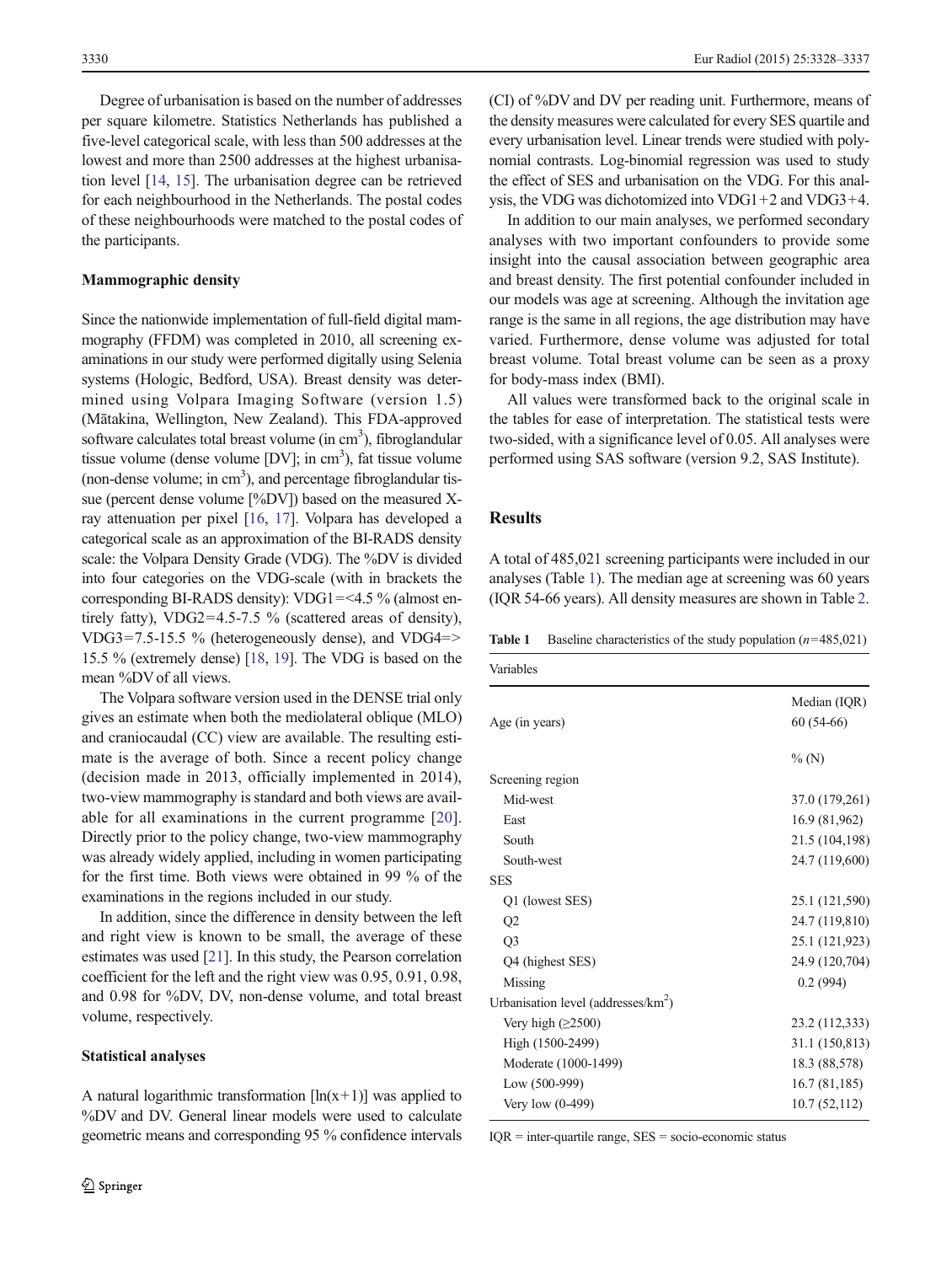# <span id="page-3-0"></span>Table 2 Different breast density measures according to age

|        | $%$ (N) |  |
|--------|---------|--|
| $\sim$ |         |  |

|             | $\boldsymbol{N}$ | Geometric mean (95 % CI) |                         |                      | $\%$ (N)       |               |
|-------------|------------------|--------------------------|-------------------------|----------------------|----------------|---------------|
|             |                  | $\%DV$ $(\%$             | $DV$ (cm <sup>3</sup> ) | Total volume $(cm3)$ | $VDG3+4$       | VDG 4         |
| Total       | 485,021          | $7.25(7.25-7.25)$        | 56.97 (56.97-56.97)     | 860.9 (859.8-862.1)  | 40.5 (196,312) | 7.9 (38,330)  |
| Age group   |                  |                          |                         |                      |                |               |
| $50y^a$     | 13,446           | $9.27(9.20-9.35)$        | 67.33 (66.81-67.86)     | 799.3 (792.0-806.6)  | 60.7 (8156)    | 19.4 (2606)   |
| 50-55 $v$   | 116,188          | $8.33(8.31 - 8.35)$      | 62.10 (61.94-62.27)     | 819.9 (817.4-822.4)  | 52.6 (61,121)  | 13.9 (16,119) |
| 55-60 $y$   | 105,345          | $7.23(7.21 - 7.25)$      | 56.22 (56.06-56.38)     | 850.6 (847.9-853.3)  | 41.3 (43,549)  | 7.5(7875)     |
| $60-65$ y   | 96,437           | $6.83(6.81-6.85)$        | 55.29 (55.13-55.45)     | 879.4 (876.5-882.2)  | 36.2 (34,912)  | 5.6 (5407)    |
| $65-70$ y   | 88,258           | $6.61(6.59-6.63)$        | 55.21 (55.05-55.38)     | 902.3 (899.3-905.4)  | 32.7 (28,830)  | 4.4 (3922)    |
| $70-75$ y   | 59,405           | $6.47(6.44-6.49)$        | 53.15 (52.95-53.35)     | 883.7 (880.0-887.3)  | 30.4 (18,047)  | 3.7(2200)     |
| $75 +$      | 5942             | $6.34(6.26-6.42)$        | 52.22 (51.61-52.83)     | 883.2 (871.7-894.7)  | 28.1 (1670)    | 3.4(201)      |
| $p_{trend}$ |                  | < 0.0001                 | < 0.0001                | < 0.0001             |                |               |

 $\%$ DV = percent dense volume, DV = dense volume, CI = confidence interval, VDG = volpara density grade

<sup>a</sup> The time of first invitation is based on location and birth year. Women receive their first invitation in the year they turn 50 or 51 years of age. As a result, a number of women were still 49-years-old at first screening  $(n=13,408)$  and even a few 48-year-olds were included  $(n=38)$ 

The geometric means of %DV and DV were 7.25 % and 56.97 cm<sup>3</sup>, respectively. The confidence intervals were similar to the mean estimates due to the large sample size. There were 196,312 women (40.5 %) who could be classified as having heterogeneously (VDG3) or extremely (VDG4) dense breasts, with 38,330 women (7.9 %) in the latter category. Age was inversely associated with %DV and DV ( $p_{trend}$ <0.0001). The proportion of women with a VDG3/VDG4 classification decreased from 60.7 % in the youngest to 28.1 % in the oldest age group. Total breast volume increased with age  $(p_{trend} <$ 0.0001) up until 65-70 years, after which it slightly decreased.

## Geographic variation

Table [3](#page-4-0) and Fig. [1](#page-5-0) show the geographic variation in breast density in the Netherlands. In the first region (reading unit 1), 32.5 % of the women had heterogeneously (VDG3) or extremely (VDG4) dense breasts. The proportion of women with VDG3/VDG4 in the coverage area of reading unit 14 was 45.7 %. The mean %DV ranged from 6.51 % (95 % CI: 6.46- 6.55 %) in the coverage area of reading unit 1 to 7.68 % (95 % CI: 7.66-7.71 %) in the coverage area of reading unit 14. DV ranged from 53.93 cm<sup>3</sup> (unit 3; 95 % CI: 53.47-54.40 cm<sup>3</sup>) to 59.36 cm<sup>3</sup> (unit 6; 95 % CI: 59.08-59.65 cm<sup>3</sup>). The geographic variation in mammographic density could not be explained by age differences. Although adjustments for total breast volume did have an effect on DV in some regions, geographic variation in DV still appeared to be present in the fully adjusted model (including age and total breast volume).

# Association with SES

The %DV is higher among women with higher SES (mean %DV Q1=6.95 % vs. Q4=7.63 %;  $p_{trend}$ <0.0001) (Table [4\)](#page-6-0).

Adjustments for age or urbanisation had little effect on these associations. The positive association between SES and DV only became apparent after adjustment for total breast volume (Table [4](#page-6-0)). A high SES was also associated with a high VDG (age-adjusted RR Q4 vs. Q1=1.20, 95 % CI: 1.19-1.21) (Table [5\)](#page-7-0).

## Association with urbanisation

There was minimal evidence of a linear association between urbanisation level and the various density measures (crude mean %DV rural=7.19 % vs. high urbanisation= 7.27 %;  $p_{trend} = 0.0052$ ) (Table [4\)](#page-6-0). The significant  $p_{trend}$ appeared to be mainly driven by the large numbers and the higher density at the highest urbanisation level, especially in the analyses on DV, whereas the density values appeared to be similar for all other urbanisation levels. When the estimates were additionally adjusted for SES, the positive association between breast density and urbanisation became more pronounced. Similar effects were observed in the analyses with VDG (Table [5](#page-7-0)). This suggests a confounding role of SES, which was confirmed by the presence of an inverse association between urbanisation level and SES (data not shown).

## Discussion

Our results show that there is geographic variation in volumetric breast density in the Netherlands. Breast density, measured as %DV or DV, varies across the coverage areas of different reading units in the Dutch screening programme. Differences in breast density were also observed for different SES groups, with higher SES being associated to higher breast density. A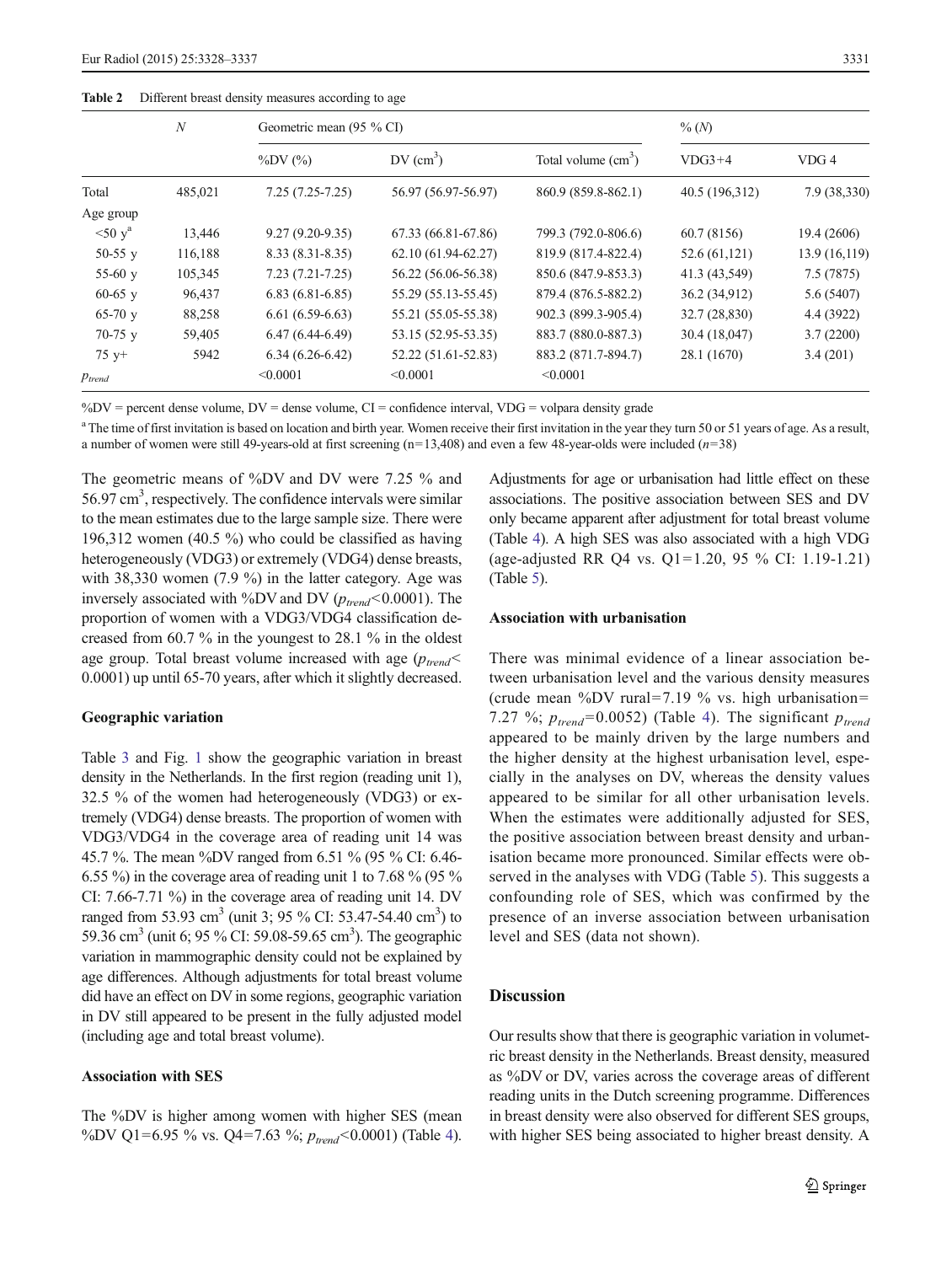<span id="page-4-0"></span>

|                            |        | Geometric mean (95 % CI)                                            |                        |                                                                                                      |                         |                                                                                                                                                                                                                                                                                                                                                                                                                                                                                                                               | $%$ $(N)$     |               |
|----------------------------|--------|---------------------------------------------------------------------|------------------------|------------------------------------------------------------------------------------------------------|-------------------------|-------------------------------------------------------------------------------------------------------------------------------------------------------------------------------------------------------------------------------------------------------------------------------------------------------------------------------------------------------------------------------------------------------------------------------------------------------------------------------------------------------------------------------|---------------|---------------|
|                            | $\geq$ | %DV (%)                                                             |                        | $DV$ $(\text{cm}^3)$                                                                                 |                         |                                                                                                                                                                                                                                                                                                                                                                                                                                                                                                                               | $VDG3+4$      | VDG4          |
| Reading units <sup>b</sup> |        | Crude                                                               | Adjusted <sup>e</sup>  | Crude                                                                                                | Adjusted <sup>c</sup>   | Adjusted <sup>d</sup>                                                                                                                                                                                                                                                                                                                                                                                                                                                                                                         |               |               |
|                            | 8.949  | 6.51 $(6.46 - 6.55)$                                                | $6.53(6.49-6.58)$      | 55.94 (55.57-56.31)                                                                                  | 56.07 (55.70-56.43)     | 53.88 (53.59-54.18)                                                                                                                                                                                                                                                                                                                                                                                                                                                                                                           | 32.5 (6165)   | 5.4(1024)     |
|                            | 11,069 | $6.66(6.60 - 6.72)$                                                 | $6.70(6.64 - 6.76)$    | 56.19 (55.70-56.68)                                                                                  | 56.38 (55.90-56.87)     | 54.16 (53.78-54.55)                                                                                                                                                                                                                                                                                                                                                                                                                                                                                                           | 33.9 (3748)   | 6.0 (665)     |
|                            | 11,292 | 6.76 (6.70-6.82)                                                    | $6.77(6.71-6.83)$      | 53.93 $(53.47 - 54.40)$                                                                              | 53.98 $(53.52 - 54.44)$ | 53.90 (53.52-54.28)                                                                                                                                                                                                                                                                                                                                                                                                                                                                                                           | 35.3 (3981)   | 6.0 (676)     |
|                            | 4306   | 6.87 (6.77-6.97)                                                    | $6.97(6.87 - 7.07)$    | 56.86 (56.08-57.66)                                                                                  | 57.31 (56.52-58.10)     | 56.41 (55.77-57.06)                                                                                                                                                                                                                                                                                                                                                                                                                                                                                                           | 36.5 (1571)   | 6.2 (268)     |
|                            | 20,521 | $6.99(6.95-7.04)$                                                   | $1(6.97-7.06)$<br>7.01 | 56.27 (55.92-56.63)                                                                                  | 56.37 (56.01-56.73)     | 55.99 (55.70-56.29)                                                                                                                                                                                                                                                                                                                                                                                                                                                                                                           | 37.6 (7725)   | 6.7 (1378)    |
|                            | 36,879 | 7.01 (6.98-7.05)                                                    | 7.00 (6.97-7.03)       | $59.36(59.08-59.65)$                                                                                 | $59.30(59.02 - 59.58)$  | 57.40 (57.17-57.62)                                                                                                                                                                                                                                                                                                                                                                                                                                                                                                           | 37.2 (13,737) | 6.8 (2509)    |
|                            | 51,896 | $7.10(7.07 - 7.13)$                                                 | $7.12(7.09 - 7.15)$    | 56.02 (55.80-56.25)                                                                                  | 56.11 (55.89-56.33)     | 56.29 (56.10-56.47)                                                                                                                                                                                                                                                                                                                                                                                                                                                                                                           | 39.3 (20,377) | 7.7 (3969)    |
|                            | 41,777 | 7.10 (7.07-7.14)                                                    | 7.13 (7.09-7.16)       | 55.67 (55.42-55.92)                                                                                  | 55.77 (55.53-56.02)     | 56.07 (55.86-56.28)                                                                                                                                                                                                                                                                                                                                                                                                                                                                                                           | 39.3 (16,438) | 7.5 (3144)    |
| o                          | 52,703 | 7.16 (7.14-7.19)                                                    | $7.18(7.15 - 7.21)$    | 56.85 (56.62-57.07)                                                                                  | 56.92 (56.69-57.14)     | 56.87 (56.68-57.06)                                                                                                                                                                                                                                                                                                                                                                                                                                                                                                           | 39.9 (21,015) | 7.8(4119)     |
|                            | 42,623 | $7.24(7.21 - 7.27)$                                                 | $7.25(7.21 - 7.28)$    | 56.54 (56.29-56.79)                                                                                  | 56.57 (56.33-56.82)     | 56.80 (56.59-57.00)                                                                                                                                                                                                                                                                                                                                                                                                                                                                                                           | 40.9 (17,441) | 8.1 (3451)    |
|                            | 35,033 | 7.32 (7.28-7.35)                                                    | $7.29(7.25-7.33)$      | 56.59 (56.32-56.87)                                                                                  | 56.48 (56.20-56.75)     | 56.71 (56.48-56.93)                                                                                                                                                                                                                                                                                                                                                                                                                                                                                                           | 41.6 (14,585) | 8.6 (3028)    |
|                            | 57,442 | 7.41 (7.38-7.44)                                                    | 7.40 (7.37-7.42)       | 57.43 (57.22-57.65)                                                                                  | 57.38 (57.17-57.60)     | 57.76 (57.58-57.94)                                                                                                                                                                                                                                                                                                                                                                                                                                                                                                           | 42.5 (24,431) | 9.1(5207)     |
|                            | 30,608 | 7.45 (7.41-7.49)                                                    | 7.46 (7.42-7.50)       | 57.66 (57.36-57.96)                                                                                  | 57.71 (57.41-58.01)     | 58.43 (58.18-58.68)                                                                                                                                                                                                                                                                                                                                                                                                                                                                                                           | 42.8 (13,113) | 8.6 (2634)    |
| $\overline{4}$             | 69,923 | $7.68(7.66 - 7.71)$                                                 | 7.63 (7.61-7.66)       | 58.73 (58.53-58.93)                                                                                  | 58.50 (58.30-58.70)     | 59.52 (59.35-59.69)                                                                                                                                                                                                                                                                                                                                                                                                                                                                                                           | 45.7 (31,985) | 9.0(6258)     |
|                            |        |                                                                     |                        | %DV = percent dense volume, DV = dense volume, VDG = volpara density grade, CI = confidence interval |                         |                                                                                                                                                                                                                                                                                                                                                                                                                                                                                                                               |               |               |
|                            |        | <sup>a</sup> The highest and lowest value in each column are bolded |                        |                                                                                                      |                         |                                                                                                                                                                                                                                                                                                                                                                                                                                                                                                                               |               |               |
|                            |        | Apeldoom (Overijssel, Gelderland), 5=Breda (Noord-Brabant),         |                        |                                                                                                      |                         | 6=Dordrecht (Zuid-Holland), 7=Amsterdam (Noord-Holland), 8=Maastricht (Limburg), 9=Den Haag / Leiden (Zuid-Holland), 10=<br>Doetinchem (Gelderland, Overijssel), 11=Nijmegen (Gelderland), 12=Amsterdam (Noord-Holland, Utrecht, Flevoland), 13=Eindhoven (Noord-Brabant), and 14=Utrecht (Utrecht, Noord-Holland,<br><sup>b</sup> All reading units are named after their location, with in brackets the provinces they (partly) cover: 1=Rotterdam (Zuid-Holland), 2=Goes (Zuid-Holland, Zeeland), 3=Venlo (Noord-Brabant), |               | $\frac{1}{4}$ |
| Flevoland, Gelderland)     |        |                                                                     |                        |                                                                                                      |                         |                                                                                                                                                                                                                                                                                                                                                                                                                                                                                                                               |               |               |

Table 3 Percent dense volume, dense volume, and VDG distribution by breast cancer screening reading unit in the Netherlands<sup>a</sup> Table 3 Percent dense volume, dense volume, and VDG distribution by breast cancer screening reading unit in the Netherlandsa

Flevoland, Gelderland) <sup>c</sup>Adjusted for age Adjusted for age

 $^{\rm d}$  Adjusted for age and total breast volume <sup>d</sup> Adjusted for age and total breast volume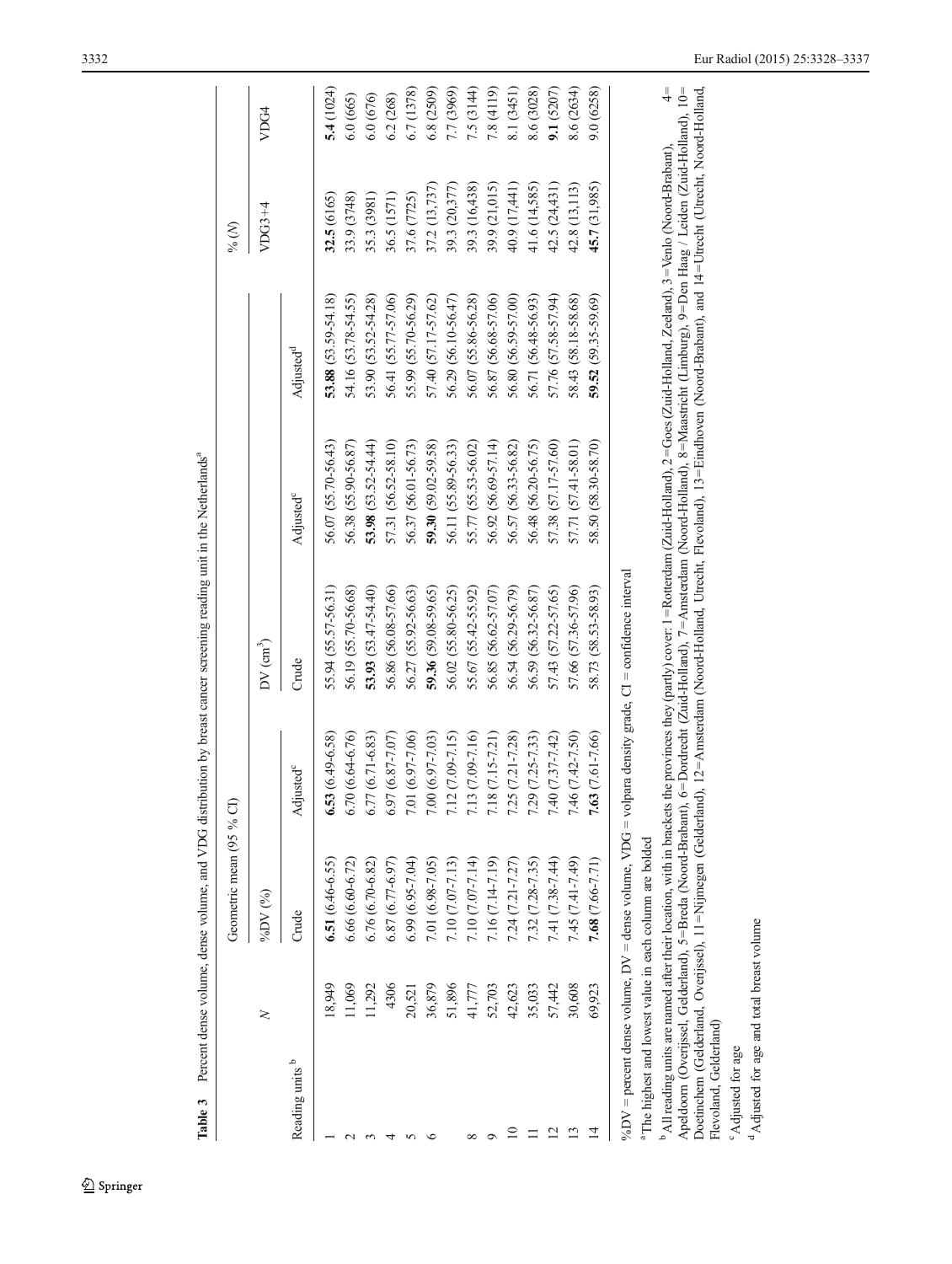<span id="page-5-0"></span>Fig. 1 Age-adjusted geometric means of the percent dense volume across the Netherlands



potential positive association with urbanisation level only became apparent after SES adjustments. Differences in age did not explain the observed associations.

In the interpretation of these results, one should take into account that volumetric breast density estimates tend to be lower than estimates obtained with area-based methods (e.g., Cumulus). Consequently, the differences in volumetric density will also tend to be smaller. The observed variation in density may, thus, be associated with a greater difference in breast cancer risk or screening performance than one may intuitively expect based on previous studies involving Cumulus' percent density.

Based on studies with screen-film mammography (SFM), screening performance (e.g., sensitivity and recall rates) can be affected by breast density [\[22](#page-9-0)–[26\]](#page-9-0). Preliminary evidence has suggested that FFDM performs better in dense breasts than SFM [[27](#page-9-0), [28\]](#page-9-0). Evidence on sensitivity across density categories in FFDM, however, is scarce. Two studies in the US, with annual instead of biennial screening, observed no clear pattern in their secondary analyses on sensitivity within different density categories [[29,](#page-9-0) [30\]](#page-9-0). However, as mentioned by Kerlikowske et al., missing measurements resulted in limited statistical power and may have introduced bias [\[29\]](#page-9-0). In addition, the greater proportion of BI-RADS 0 classifications with FFDM compared with SFM could be associated with high density. Additional imaging in this group may have resulted in a higher screen-detected cancer rate. Finally, adjustments for facility and radiologist effects appeared to reverse the findings. More studies are, thus, still needed on the effect of breast density on FFDM performance in the Netherlands.

Using parameters from SFM studies, however, we can estimate the expected variation in screening performance of the reading units due to differences in breast density distribution. With the performance parameters stratified on BI-RADS density of Yankaskas et al., for example, we can calculate weighted averages (weighted on VDG distributions) to estimate performance (e.g., sensitivity) in each reading unit in our study [\[26](#page-9-0)]. Using these parameters, a small amount of the performance variation could be explained by breast density differences in our population, with sensitivity ranging between 76.9-80.3 % across reading units (range recall rate: 53.9- 59.7 per 1000; range cancer detection: 3.28-3.34 per 1000). Overall estimates of screening performance in the US are, however, very different from the overall Dutch estimates (in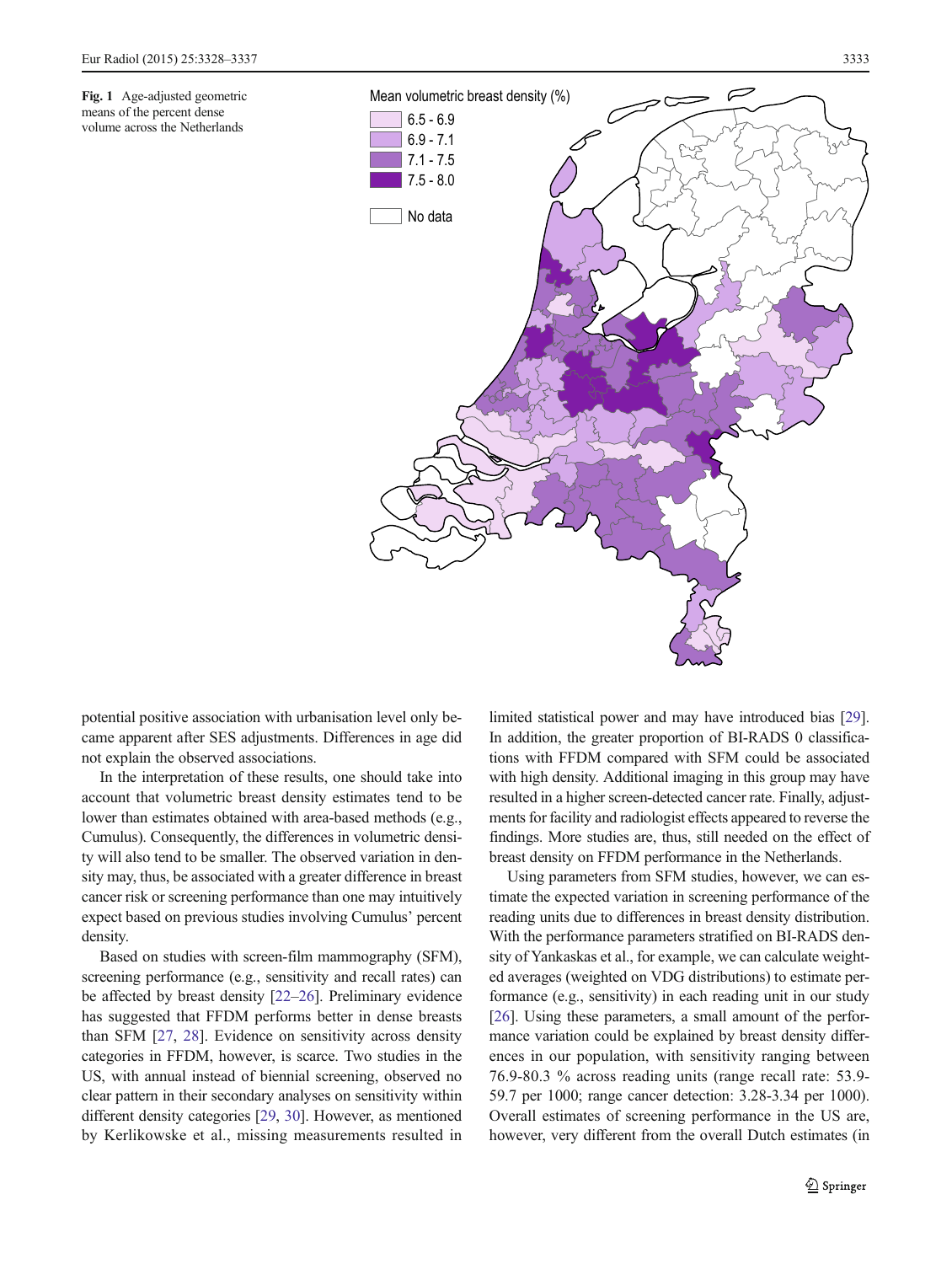<span id="page-6-0"></span>

|                               |         | Geometric mean (95 % CI)                                                                               |                       |                                    |                     |                       |                       |                       |
|-------------------------------|---------|--------------------------------------------------------------------------------------------------------|-----------------------|------------------------------------|---------------------|-----------------------|-----------------------|-----------------------|
|                               |         | %DV (%)                                                                                                |                       |                                    | $DV$ $(m^3)$        |                       |                       |                       |
|                               | $\geq$  | Crude                                                                                                  | Adjusted <sup>a</sup> | Adjusted <sup>b</sup>              | Crude               | Adjusted <sup>a</sup> | Adjusted <sup>c</sup> | Adjusted <sup>d</sup> |
| <b>SES<sup>e</sup></b>        |         |                                                                                                        |                       |                                    |                     |                       |                       |                       |
| Q1 (lowest SES)               | 121,590 | $6.95(6.93 - 6.97)$                                                                                    | $6.95(6.94-6.97)$     | $6.90(6.88-6.92)$                  | 57.46 (57.31-57.61) | 57.49 (57.35-57.64)   | 56.19 (56.07-56.31)   | 55.79 (55.66-55.93)   |
|                               | 119,810 | 7.10 (7.08-7.12)                                                                                       | 7.12 (7.10-7.14)      | 7.11 (7.09-7.13)                   | 56.66 (56.51-56.81) | 56.75 (56.60-56.90)   | 56.51 (56.39-56.63)   | 56.43 (56.31-56.56)   |
|                               | 121,923 | $7.22(7.20 - 7.24)$                                                                                    | $7.22(7.21 - 7.24)$   | 7.24 (7.22-7.25)                   | 56.73 (56.58-56.88) | 56.76 (56.62-56.91)   | 56.95 (56.83-57.07)   | 57.04 (56.91-57.16)   |
| Q4 (highest SES)              | 120,704 | 7.63 (7.61-7.65)                                                                                       | 7.59 (7.57-7.61)      | 7.58 (7.56-7.60)                   | 57.30 (57.15-57.45) | 57.14 (56.99-57.28)   | 58.53 (58.40-58.65)   | 58.48 (58.36-58.61)   |
| $P_{trend}$                   |         | 0.0001                                                                                                 | 0.0001                | 0.0001                             | 0.2383              | 0.0017                | 0.0001                | 0.0001                |
| Urbanisation                  |         |                                                                                                        |                       |                                    |                     |                       |                       |                       |
| Very high                     | 112,333 | 7.27 (7.25-7.29)                                                                                       | 7.27 (7.25-7.29)      | 7.35 (7.33-7.37)                   | 58.06 (57.90-58.22) | 58.05 (57.89-58.20)   | 57.65 (57.52-57.78)   | 57.96 (57.82-58.09)   |
| High                          | 150,813 | 7.16 (7.15-7.18)                                                                                       | 7.16 (7.15-7.18)      | 7.20 (7.19-7.22)                   | 56.88 (56.75-57.01) | 56.87 (56.74-57.01)   | 56.82 (56.71-56.93)   | 56.98 (56.87-57.09)   |
| Moderate                      | 88,578  | 7.27 (7.25-7.30)                                                                                       | $7.25(7.23 - 7.27)$   | 7.18 (7.15-7.20)                   | 56.85 (56.68-57.02) | 56.74 (56.57-56.92)   | 57.08 (56.93-57.22)   | 56.80 (56.66-56.95)   |
| Low                           | 81,185  | 7.21 (7.18-7.23)                                                                                       | 7.24 (7.21-7.26)      | 7.18 (7.15-7.20)                   | 56.38 (56.20-56.56) | 56.53 (56.35-56.71)   | 56.83 (56.68-56.98)   | 56.60 (56.45-56.75)   |
| Very low                      | 52,112  | 7.19 (7.16-7.22)                                                                                       | 7.19 (7.16-7.22)      | 7.11 (7.08-7.14)                   | 56.67 (56.44-56.90) | 56.67 (56.45-56.90)   | 56.64 (56.45-56.83)   | 56.32 (56.13-56.51)   |
| $p_{trend}$                   |         | 0.0052                                                                                                 | 0.074                 | 0.0001                             | 0.0001              | 0.0001                | 0.0001                | 0.0001                |
| <sup>a</sup> Adjusted for age |         | %DV = percent dense volume, DV = dense volume, $CI$ = confidence interval, SES = socio-economic status |                       |                                    |                     |                       |                       |                       |
|                               |         | <sup>b</sup> Adjusted for age and urbanisation level (in the SES analyses) or                          |                       | SES (in the urbanisation analyses) |                     |                       |                       |                       |

°.<br>Adjusted for age and total breast volume Adjusted for age and total breast volume

<sup>d</sup> Adjusted for age, total breast volume, and urbanisation level (in the SES analyses) or SES (in the urbanisation analyses) Adjusted for age, total breast volume, and urbanisation level (in the SES analyses) or SES (in the urbanisation analyses)

°The 994 women for whom SES status had not been identified were excluded from the analyses on SES The 994 women for whom SES status had not been identified were excluded from the analyses on SES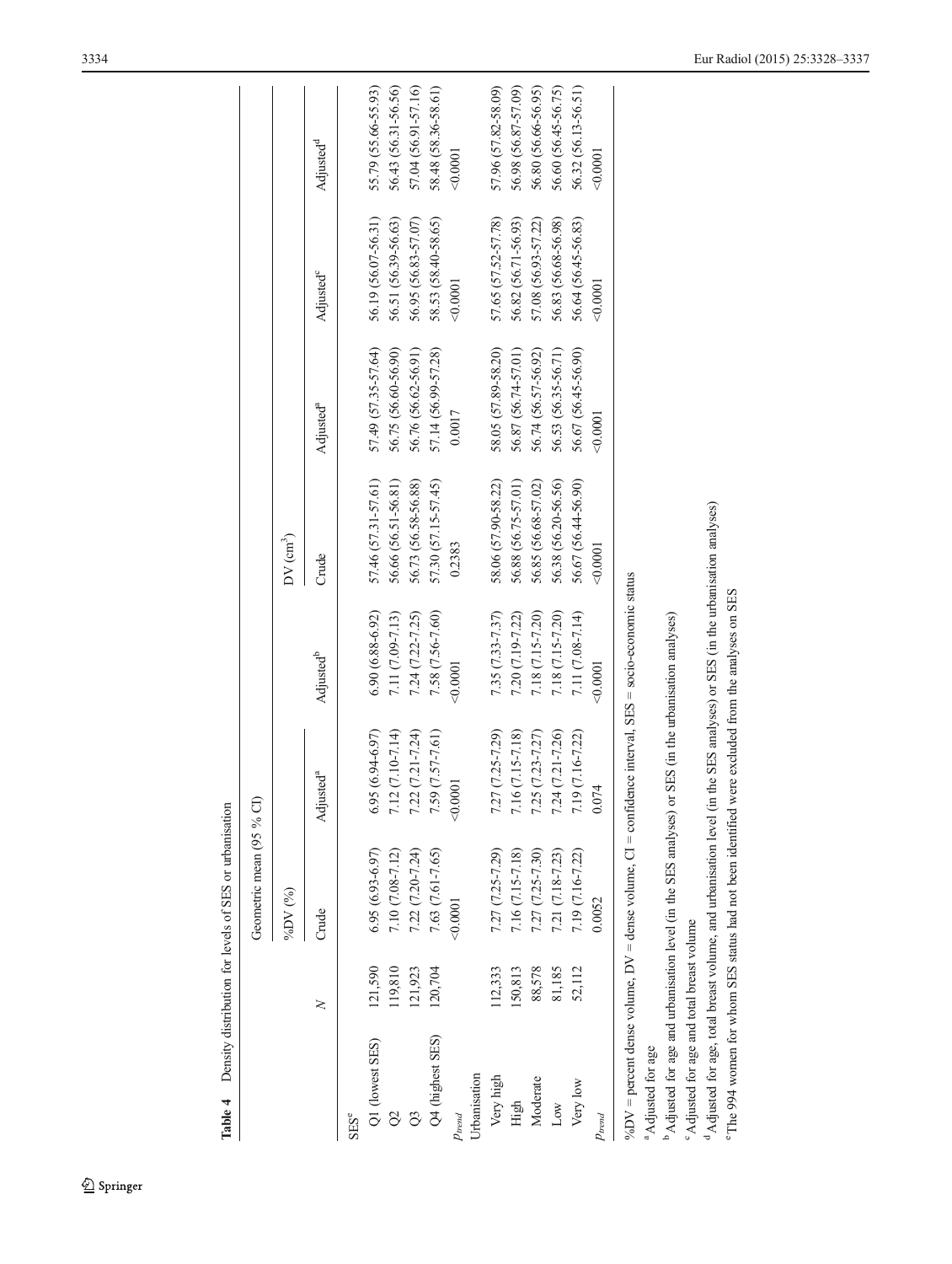#### <span id="page-7-0"></span>Table 5 Volpara Density Grade for levels of SES or urbanisation

|                  | $\%$ (N)      |              | $RR^a$ (95 % CI)  |                       |                       |  |
|------------------|---------------|--------------|-------------------|-----------------------|-----------------------|--|
|                  | $VDG3+4$      | VDG4         | Crude             | Adjusted <sup>c</sup> | Adjusted <sup>d</sup> |  |
| $SES^b$          |               |              |                   |                       |                       |  |
| Q1 (lowest SES)  | 37.0 (45,033) | 6.9(8377)    | $1.00$ (Ref.)     | $1.00$ (Ref.)         | $1.00$ (Ref.)         |  |
| Q2               | 39.1 (46,864) | 7.3 (8720)   | $1.06(1.05-1.07)$ | $1.06(1.05-1.07)$     | $1.07(1.06-1.08)$     |  |
| Q <sub>3</sub>   | 40.5 (49,419) | 7.9 (9592)   | $1.09(1.08-1.11)$ | $1.09(1.08-1.10)$     | $1.11(1.10-1.12)$     |  |
| Q4 (highest SES) | 45.2 (54,563) | 9.6(11,555)  | $1.22(1.21-1.23)$ | $1.20(1.19-1.21)$     | $1.22(1.21-1.23)$     |  |
| Urbanisation     |               |              |                   |                       |                       |  |
| Very high        | 40.7 (45,703) | 8.4 (9469)   | $1.00$ (Ref.)     | $1.00$ (Ref.)         | $1.00$ (Ref.)         |  |
| High             | 39.9 (60,227) | 7.6 (11,467) | $0.98(0.97-0.99)$ | $0.98(0.97-0.99)$     | $0.97(0.96 - 0.98)$   |  |
| Moderately high  | 41.2 (36,530) | 7.9 (7034)   | $1.01(1.00-1.02)$ | $1.01(1.00-1.02)$     | $0.96(0.95-0.97)$     |  |
| Low              | 40.4 (32,834) | 7.8 (6367)   | $0.99(0.98-1.01)$ | $1.00(0.99-1.01)$     | $0.96(0.95-0.97)$     |  |
| Very low         | 40.3(21,018)  | 7.7(3993)    | $0.99(0.98-1.00)$ | $0.99(0.98-1.01)$     | $0.95(0.93-0.96)$     |  |

 $SES = socio\text{-}economic status, RR = risk ratio, CI = confidence interval, VDG = volpara density grade,$ 

<sup>a</sup> These RRs were estimated using log-binomial regression: VDG3+4 compared to VDG1+2

<sup>b</sup> The 994 women for whom SES status had not been identified were excluded from the analyses on SES

<sup>c</sup> Adjusted for age

<sup>d</sup> Adjusted for age and urbanisation level (in the SES analyses) or SES (in the urbanisation analyses)

2011: recall=21.4 per 1000; cancer detection=6.2 per 1000) [\[5](#page-8-0)]. The effect of density on screening performance in the Netherlands, thus, still needs to be assessed.

Breast density is also associated with breast cancer risk [\[1](#page-8-0), [3](#page-8-0), [31\]](#page-9-0). Indeed, a similar gradient in breast cancer incidence appeared to exist across the country [[32](#page-9-0)]. Since we focused on the effect of density on screening practice, no information on other risk factors was collected. Differential screening attendance may have contributed to the variation in volumetric breast density. Both SES and urbanisation are factors that could be associated with attendance. When we included these factors in the regional analyses, the observed variation in volumetric breast density slightly decreased (data not shown). The remaining differences would have to be attributed to unmeasured or even unknown confounders. Aetiological inferences on differences in %DV are hindered by the absence of information on BMI. Because DV is expected to be less affected by BMI confounding, based on a meta-analysis involving dense area [[33](#page-9-0)], the observed differences in DV do indicate that variation in dense tissue is present that may translate into a difference in breast cancer risk. Further studies are needed to confirm this result.

A study on four widely dispersed geographic areas showed that differences in breast density could be explained by wellknown confounders, including reproductive behaviour [[34\]](#page-9-0). Other studies on breast density have corrected for use of hormone replacement therapy (HRT). Only 13 % of Dutch women (49-70 years) used HRT in the 1990s [[35\]](#page-9-0), and the percentage is expected to be even lower since the publication of the Million Women Study on the adverse effects of HRT [[36](#page-9-0)].

Based on the low HRT-use, this risk factor is not expected to have had a significant effect here.

To get more insight into the geographic differences, we further studied SES and urbanisation. A (weak) positive association between SES and breast density has been observed before [\[7,](#page-8-0) [9](#page-8-0), [11\]](#page-9-0). Despite the differences in setting (e.g., country) and definitions (both SES and density), these results appear to be consistent with our observations. Potential explanatory factors include differences in BMI and reproductive behaviour. If a high BMI is associated with a low %DV and a low SES, then the differences in %DV between SES groups could be explained by variation in BMI. In contrast, based on the positive correlation between BMI and DV observed in previous studies, BMI adjustment is only expected to increase variation in DV [\[37](#page-9-0), [38\]](#page-9-0). This was supported by the results from our models including total breast volume (a BMI-proxy).

A linear association between urbanisation and breast density became apparent after SES adjustment. In general, the results were somewhat suggestive of an increased density at the highest urbanisation level. Two previous studies involving urbanisation and BI-RADS density found a positive association [\[8](#page-8-0), [10](#page-9-0)]. Both authors described a potential link with exposure to environmental factors. Aitken et al., on the other hand, did not observe an association between a dichotomous rural/urban measure and breast density [\[7](#page-8-0)].

One of the limitations of our study is that we used measures at area level (i.e., postal codes) instead of individual level (like educational level) for both urbanisation and SES, which may have led to misclassification. However, we expect the misclassification to be independent of outcome (high/low volumetric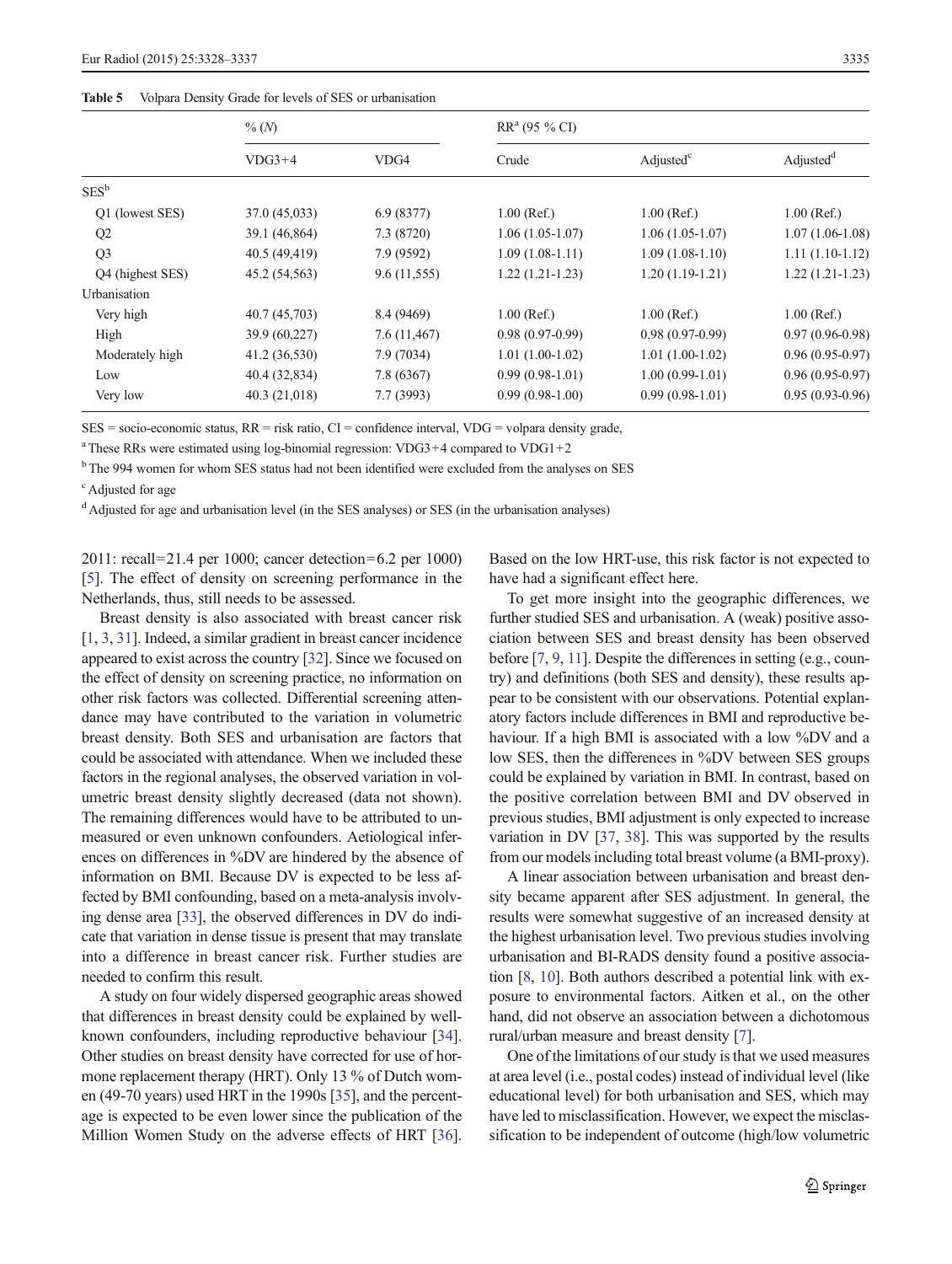<span id="page-8-0"></span>density). Although the suggestion that this can only lead to attenuation of the true effect does not always hold [\[39](#page-9-0)], we deem it unlikely that the observed effect can be explained entirely by misclassification. An analysis with SES as a continuous variable appeared to confirm the positive trend (data not shown). Furthermore, previous studies have shown that area-based mea-sures give a good approximation of individual SES [\[40](#page-9-0)]. Another limitation is the fact that the CC views tend to be missing more often for women with fatty breasts and these lower density values were, thus, not included in our dataset, although the overall number of missing CCs was small (1 %). When we limited the analyses to a period with 100 % available CC views, the three reading units with the highest density remained at the top and the overall difference with the low breast density units was similar. Small differences can be explained by slight fluctuations in the invited populations over time.

Strengths include the automated volumetric density measurements. The lack of intra- or interobserver variability enables comparison of different reading units. Studies using qualitative measures would be affected by differences in density assessment behaviour of radiologists [\[41](#page-9-0)]. In addition, there is limited variation in technology, methodology, and training in the Dutch screening programme, which could otherwise have confounded the results. Finally, the large study population is expected to be representative of the Dutch screened population, as women from all SES classes have access to high-quality screening.

In conclusion, differences in breast density between regions in the Netherlands have been established in this study. Geographic variation in breast density is likely to be present in other countries as well. Due to limited evidence on the association between volumetric density and screening performance, the clinical implications of these differences remain to be further elucidated. This will help move the discussion on routine breast density measurements in screening forward. Provided that there is an adequate infrastructure regarding the storage of unprocessed mammogram data, automated software programs could potentially be used to obtain reproducible breast density measurements within national screening programmes.

Acknowledgments The authors would like to thank the regional screening organisations, Matakina, Dutch Reference Centre for Screening and the National Institute for Public Health and the Environment for their advice and in-kind contributions for organizing the breast density assessments. In addition, the authors thank the screening organisations (Foundation of Population Screening East, Foundation of Population Screening Mid-West and Foundation of Population Screening South, Foundation of Population Screening South-West) for providing the data and Henriette Giesbers for making Fig. [1.](#page-5-0)

The scientific guarantor of this publication is M.J.M. Broeders. The authors of this manuscript declare relationships with the following company: Matakina (G. den Heeten: former member of the medical advisory board, N. Karssemeijer: co-founder, shareholder and scientific advisor). The authors state that this work has not received any funding. However, the DENSE trial is financially supported by the University Medical Center Utrecht (UMC Utrecht, Project number: UMCU DENSE), the Netherlands Organization for Health Research and Development (ZonMw, Project number: ZONMW-200320002-UMCU), the Dutch Cancer Society (KWF Kankerbestrijding, Project numbers: DCS-UU-2009-4348 and UU-2014-6859), the Dutch Pink Ribbon / a Sister's hope (Project number: Pink Ribbon-10074), Bayer HealthCare, Medical Care (Project number: BSP-DENSE), and Stichting Kankerpreventie Midden-West. For research purposes, Matakina (Wellington, New Zealand) has provided Volpara Imaging Software 1.5 for installation on servers in the screening units of the Dutch screening program. No complex statistical methods were necessary for this paper. Institutional Review Board approval was not obtained because medical ethics approval is not needed for this type of study, with no extra burden for participants and anonymized data, according to the Dutch law. Written informed consent was not required for this study because the data were obtained in the context of an agreement between the regional screening organisations and the Dutch Reference Centre for Screening. Women automatically consent to the use of their data for scientific purposes by participating in screening. The screening organisations are responsible for data delivery in accordance with privacy regulations, particularly regarding anonymizing data and potentially removing data of participants who objected to the exchange of personal data with specific organisations (opt-out procedure). Methodology: cross sectional multicenter study.

Open Access This article is distributed under the terms of the Creative Commons Attribution-NonCommercial 4.0 International License (http:// creativecommons.org/licenses/by-nc/4.0/), which permits any noncommercial use, distribution, and reproduction in any medium, provided you give appropriate credit to the original author(s) and the source, provide a link to the Creative Commons license, and indicate if changes were made.

# References

- 1. Boyd NF, Guo H, Martin LJ et al (2007) Mammographic density and the risk and detection of breast cancer. N Engl J Med 356:227– 236
- 2. Kerlikowske K (2007) The mammogram that cried Wolfe. N Engl J Med 356:297–300
- 3. McCormack VA, dos Santos Silva I (2006) Breast density and parenchymal patterns as markers of breast cancer risk: a meta-analysis. Cancer Epidemiol Biomarkers Prev 15:1159–1169
- 4. National Evaluation Team for Breast Cancer Screening (NETB) (2009) National evaluation of breast cancer screening in the Netherlands, 1990-2007. NETB, Rotterdam
- 5. National Evaluation Team for Breast Cancer Screening (NETB) (2014) National evaluation of breast cancer screening in the Netherlands 1990–2011/2012. NETB, Rotterdam
- 6. Breast cancer screening with MRI in women aged 50–75 years with extremely dense breast tissue: the DENSE Trial. Available via <http://clinicaltrials.gov/show/NCT01315015>. Accessed 17 Jul 2014
- 7. Aitken Z, Walker K, Stegeman BH et al (2010) Mammographic density and markers of socioeconomic status: a cross-sectional study. BMC Cancer 10:35
- 8. Perry NM, Allgood PC, Milner SE, Mokbel K, Duffy SW (2008) Mammographic breast density by area of residence: possible evidence of higher density in urban areas. Curr Med Res Opin 24:365– 368
- 9. Vachon CM, Kuni CC, Anderson K, Anderson VE, Sellers TA (2000) Association of mammographically defined percent breast density with epidemiologic risk factors for breast cancer (United States). Cancer Causes Control 11:653–662